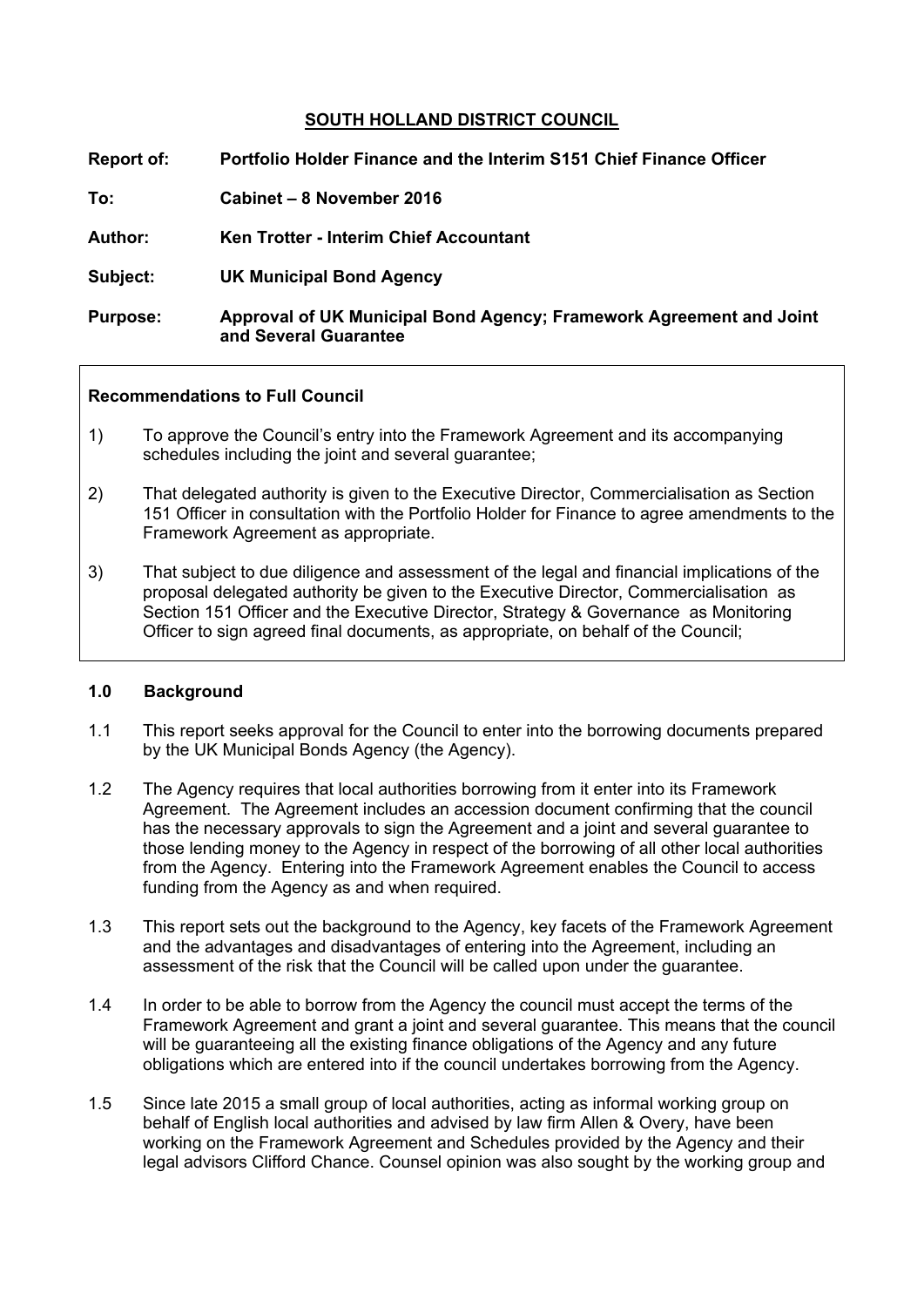Allen & Overy as to whether local authorities could lawfully enter into the Framework Agreement and Guarantee and borrow from the Agency.

- 1.6 Background information is included in the confidential Appendix 1: Documents Package for Local Authorities (Documents Package) which includes the Framework Agreement and other supporting documentation. The Documents Package reflects a challenge and due diligence process carried out by the Agency.
- 1.7 This report describes the risks of entering into the Framework Agreement and providing the Guarantee, and the safeguards and protections that are in place to mitigate the Guarantee from being exercised. It also sets out the legal powers relied upon to enter into these contracts.

# **Current Position**

- 1.8 The purpose of the Agency is to deliver cheaper capital finance to local authorities. It will do so via periodic bond issues, as an aggregator for financing from institutions such as the European Investment Bank (EIB) and by facilitating greater inter-authority lending. The Agency is wholly owned by 57 local authorities and the Local Government Association (LGA). The Council is a shareholder in the Agency with a total investment of £50,000.
- 1.9 The Council has a number of sources of capital finance available to it, particularly from the Public Works Loans Board (PWLB). The LGA explored and then, with the support of a number of local authorities, established the Agency as an alternative to the PWLB.
- 1.10 An initial bond issue from the Agency is in progress with a finalisation target of before the end of the calendar year. However no further details have been released since June 2016 and the result of the UK referendum and the reduction in the UK Bank lending base rate may have an impact on the timing of this issue.

# **The UK Municipal Bonds Agency**

#### **Establishment**

- 1.11 The establishment of the UK Municipal Bonds Agency was led by the LGA following the announcement in the 2010 Autumn Statement that PWLB rates would increase from 0.15 per cent over Gilts to 1 per cent over Gilts, increasing the cost of new borrowing and refinancing. This followed the introduction of early repayment penalties by the PWLB in 2007, which have prevented local authorities from restructuring their loan portfolios to reduce costs while interest rates are low. Although the Government subsequently introduced the "certainty rate", which effectively reduced the PWLB's margin to 0.8 per cent over Gilts in return for the limited disclosure of an authority's borrowing plans; the LGA felt that the rate remained higher than a bonds agency should be able to achieve.
- 1.12 The LGA also noted that it was easy for UK investors such as pension funds to provide capital to overseas local authorities through the London capital markets, but not so to UK local authorities.
- 1.13 The LGA published a revised business case in March 2014 that set out how a bonds agency would issue bonds on behalf of local authorities in an efficient and cost effective manner and at lower rates than the PWLB. It identified that the regulatory environment meant that the PWLB had a de facto monopoly on providing simple loans to local authorities: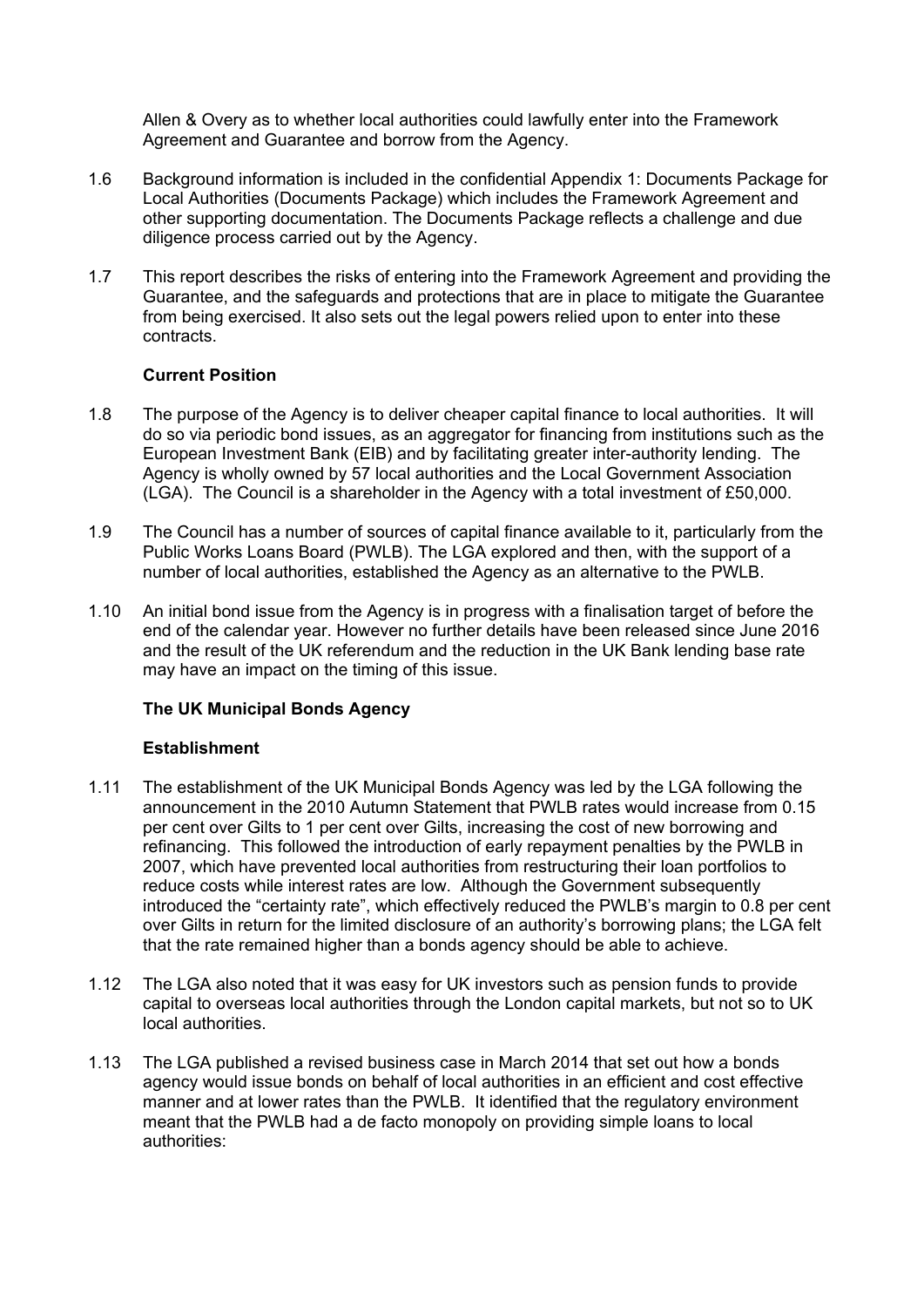- For regulatory purposes a bank must set aside capital when lending to local authorities – unlike when lending to the Government – and therefore it is difficult for banks to compete with the PWLB on rates and make money other than by offering structured lending products.
- Investors in bonds value liquidity and benchmark sized issues (£250 million), which makes it difficult for most local authorities to access the bond markets, particularly as one-off bond issues can be costly.
- Supranational agencies such as the EIB would typically lend only for large projects, typically £150 million or £250 million depending on the project, thereby excluding most local authorities.
- 1.14 The company was established in June 2014 and the agency will act as an intermediary, borrowing the money and on-lending it to local authorities on a matched basis. The aim is to deliver cheaper capital finance to local authorities through periodic bond issues, as an aggregator for loans from other bodies such as the EIB, and facilitating longer term interauthority lending via the Agency.

# **Client Base**

- 1.15 The Agency will only lend to UK local authorities who can give a joint and several guarantee. This is currently limited to 353 principal English local authorities that have the general power of competence under section 1(1) of the Localism Act 2011. The Department for Communities and Local Government specifically intended that local authorities should be able to give guarantees using the power in its regulatory impact assessment.
- 1.16 The ability to give joint and several guarantees may in due course be extended to other local authorities e.g. combined, Welsh or Scottish authorities. In the event that this occurs, those authorities will be eligible to borrow from the Agency.
- 1.17 The Agency would prefer all borrowers to become shareholders. This ensures a strong alignment of interest between borrowers and shareholders, and is viewed positively by ratings agencies and the capital markets. Accordingly, the Agency will charge a higher interest rate to borrowers that are not shareholders, albeit one which remains competitive.

# **Loan Pricing**

- 1.18 The Agency will operate a transparent pricing structure. It will charge local authorities the interest the Agency pays to obtain the funds it on-lends, plus any transaction costs up to a maximum of 0.5 per cent of the amount borrowed, plus a margin to cover its costs. This margin is currently set at:
	- 0.10 per cent for shareholders; and
	- 0.15 per cent for non-shareholders.
- 1.19 The Agency may adjust these margins for new borrowing transactions at its discretion, but will not increase them. It is expected that these margins will reduce once the Agency is profitable.
- 1.20 Transactions costs include the Agency's credit rating agency fees, bank syndicate fees and legal costs. The Council has the option to amortise these over the life of the loan or to expense them.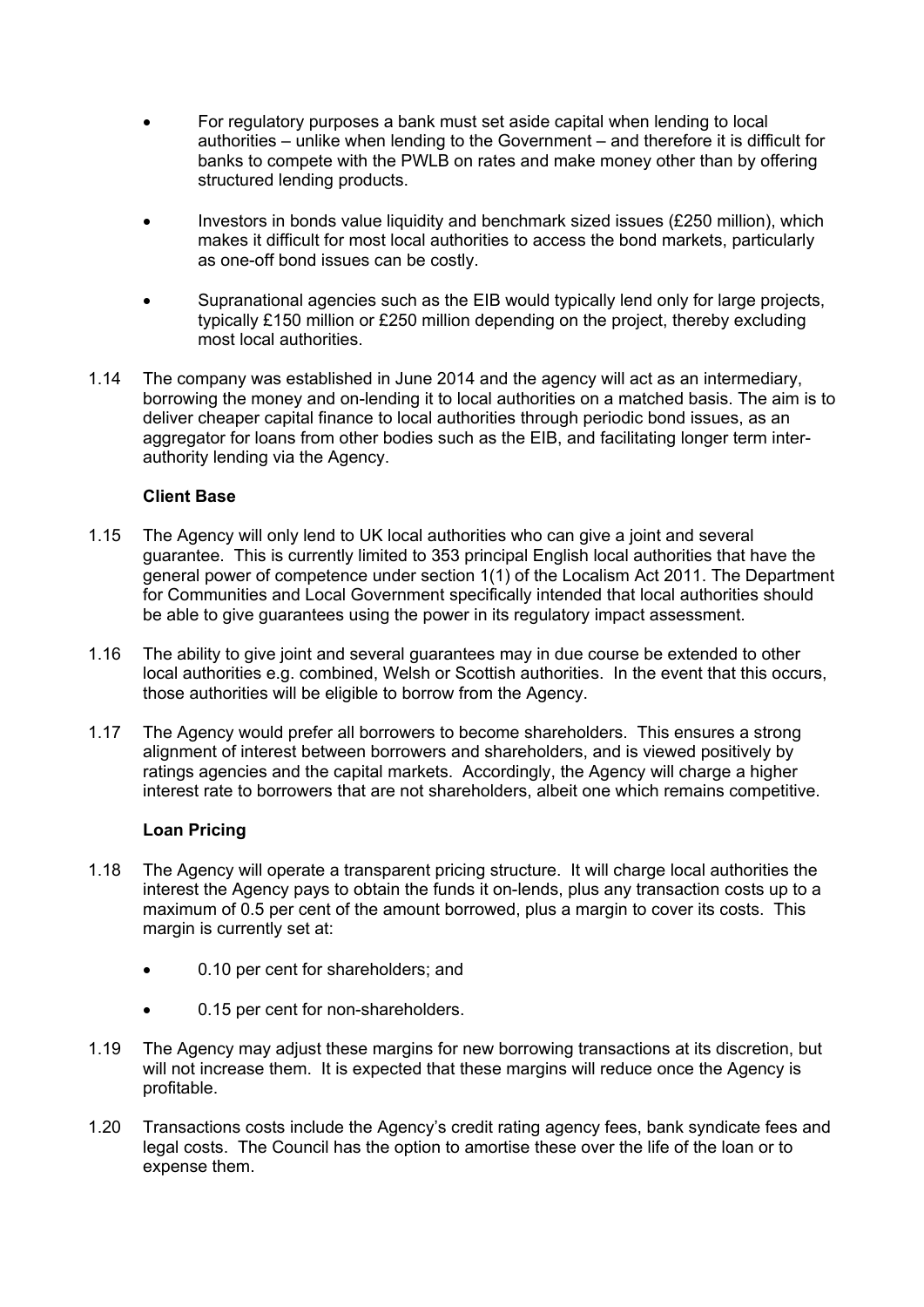1.21 The Agency will not require local authorities to borrow at a rate that is higher than the PWLB. Over time, the rates offered by the Agency may improve as its bonds programme develops and it is able to borrow from institutions such as the EIB.

### **Early Repayment (Prepayment)**

- 1.22 The Agency will pass on the cost of early repayment by a local authority (usually referred to as prepayment in financial services) to that local authority. However, the Agency will not profit from the transaction and will assist any local authority seeking early repayment to find the cheapest solution.
- 1.23 Prepayment rights will track through between the loans to local authorities and the Agency's financing. For bond issues, voluntary prepayment is calculated in a similar way to the PWLB's early redemption penalties, although one option available to local authorities will be to buy back part of the bond.

#### **Governance**

- 1.24 The Agency is a public limited company and as such is directed by its Board; comprising of a chairman, vice chairman, 4 non-executives and a senior independent director; assisted by an executive management team of 5.
- 1.25 The Board has the following sub-committees, chaired by independent non-executives:
	- Risk, Compliance and Audit Committee; and
	- Nomination and Remuneration Committee.
- 1.26 In addition, the Agency is aiming to establish a Local Authority Advisory Board, comprising local authority finance officers, to facilitate two-way communication between the Agency and its borrowers.

#### **Credit Process**

- 1.27 Prior to approving any loans, the Agency will carry out a credit assessment of each potential borrower.
- 1.28 The Agency has developed a proprietary credit scoring model based on similar methodologies to the main credit rating agencies. In order to access funding from the Agency, a local authority will need to be able to achieve a "single A" credit rating on a standalone basis; rating agencies typically "notch up" a local authority to account for implied Government support.
- 1.29 In addition to credit scoring, the Agency will ensure appropriate diversification of its lending portfolio, through the contractual concentration limits agreed in the Framework Agreement.

#### 2.0 **Options**

- 2.1 Note the report and approve the recommendations
- 2.2 Note the report and do not approve the recommendations

#### 3.0 **Reasons for recommendation(s)**

3.1 To increase flexibility and availability of capital financing for future projects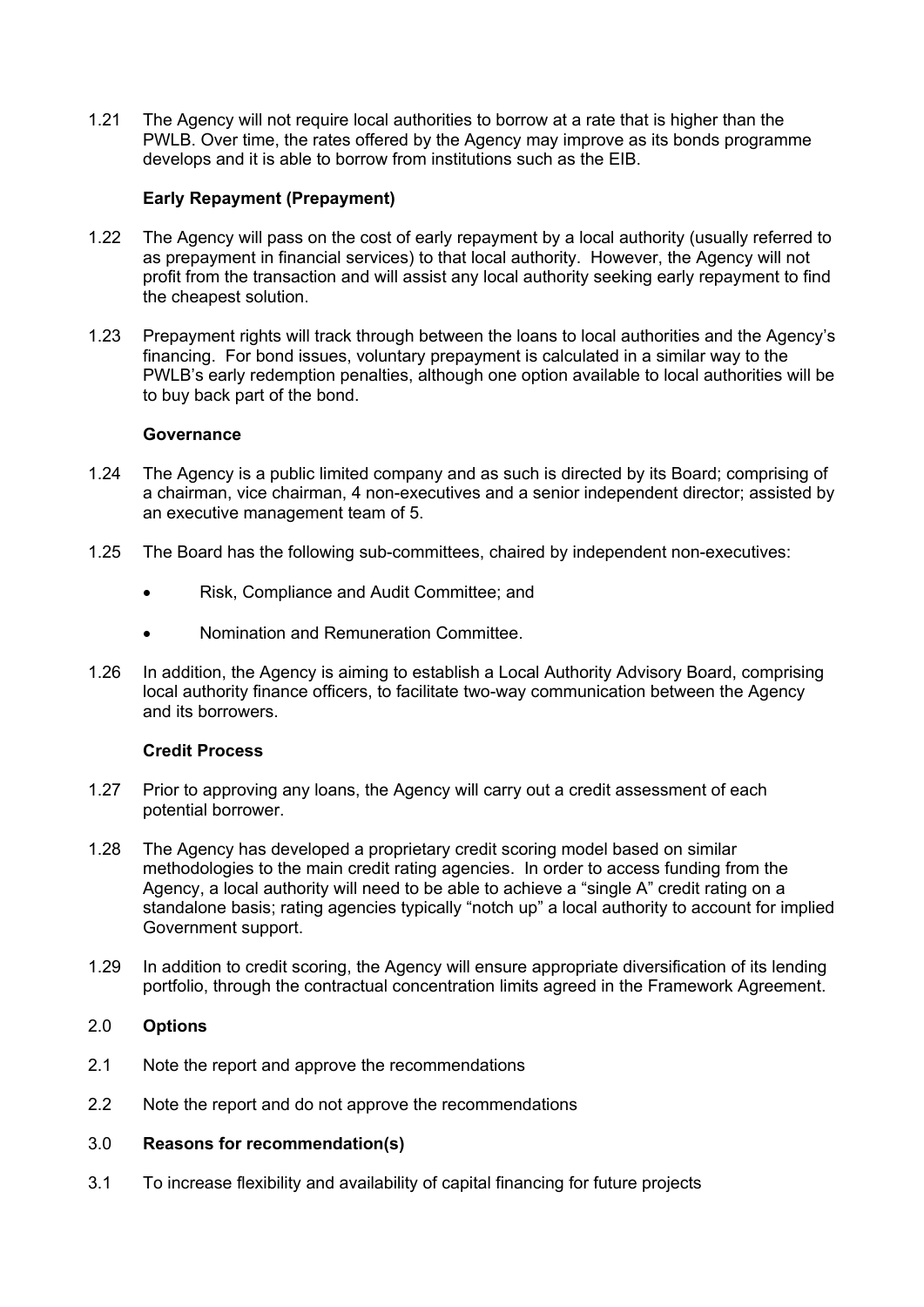# 4.0 **Expected Benefits**

4.1 Increased competition to ensure the Council has the lowest possible borrowing costs from approved lenders in line with the treasury management strategy

# 5.0 **Implications**

# 5.1 **Constitution & Legal**

5.1.1 The Council has the power to enter into the Framework Agreement under Section 1 of the Localism Act 2011 – the general power of competence. Borrowing under the Framework Agreement will be under Section 1 of the Local Government Act 2003 – the power to borrow.

# **The Framework Agreement and the Joint and Several Guarantee**

- 5.1.2 The Framework Agreement as set out in Appendix 1, Section 3 comprises:
	- The Framework Agreement itself, which is primarily designed to prevent a call on the joint and several guarantee and lays out how the Agency will interact with local authorities.
	- Schedule 1: *Form of Authority Accession Deed*, which local authorities sign to commit them to the Framework Agreement.
	- Schedule 2: *Form of Guarantee*, which is the joint and several guarantee.
	- Schedule 3: *Loan Standard Terms*, which is the loan agreement that covers any borrowing by an authority.
	- Schedule 4: *Form of Loan Confirmation*, which supplements the Loan Standard Terms and confirms details of a loan such as principal, maturity, interest rate and etc. It is signed by the Agency and a borrower.

# **Need for the Joint and Several Guarantee**

- 5.1.3 The LGA's revised business case highlighted the need for borrowing authorities to sign a joint and several guarantee:
	- The joint and several guarantee allows the Agency to issue bonds without having to prepare a full prospectus for each bond issue, pursuant EU's "Prospective Directive" (Article 1(2)(d) of Directive 2003/71/EC), thereby reducing costs and complexity.
	- The UK Listing Authority's "listing rules" that govern whether financial instruments can be listed on a UK stock exchange would not permit bonds issued by an agency to be listed on the London Stock Exchange for some vears without a joint and several guarantee, meaning the bonds would need to be listed elsewhere such as the Channel Islands or Luxembourg.
	- If, instead of a joint and several guarantee, investors had recourse to an agency's on-lending arrangements, every tranche of financing would require a separate credit rating and investors to assess the participating authorities, which would materially impact an agency's ability to reduce costs and deter a number of potential investors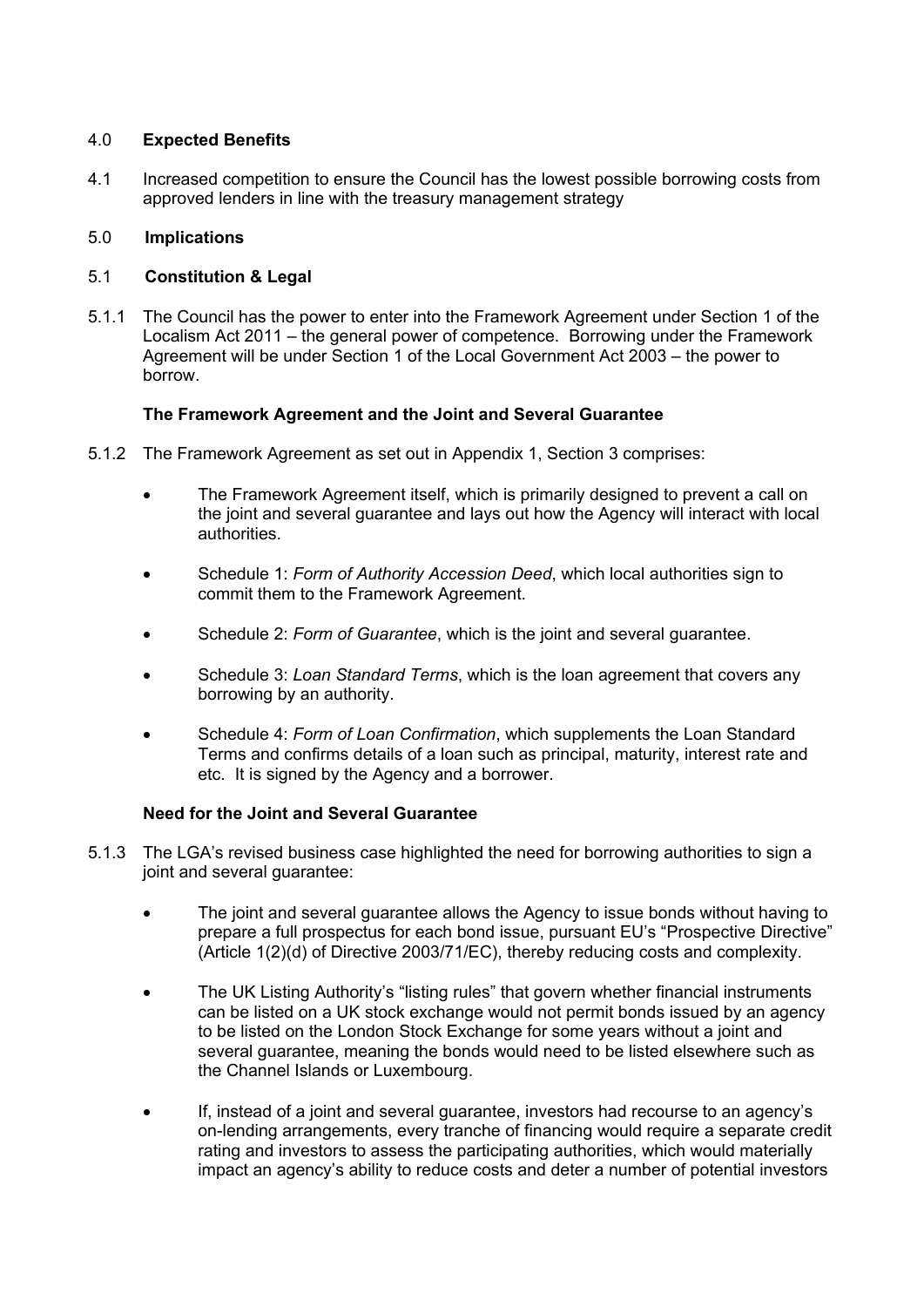and lenders from lending money to the agency. The joint and several guarantee draws on the strength of the local government sector and is simple for investors to understand.

# **Nature of the Joint and Several Guarantee**

5.1.4 The joint and several guarantee is a schedule to the Framework Agreement (Appendix 1, Section 3, Schedule 2) and is direct, unconditional, irrevocable and not separately administered:

*"2.1.1 guarantees to each Beneficiary each and every obligation and liability the Company may now or hereafter have to such Beneficiary (whether solely or jointly with one or more persons and whether as principal or as surety or in some other capacity) in respect of the Guaranteed Liabilities and promises to pay to each Beneficiary from time to time on demand the unpaid balance of every sum (of principal, interest or otherwise) now or hereafter owing, due or payable (following the expiry of any grace period provided for) by the Company to any such Beneficiary in respect of any such Guaranteed Liability"*

#### *And*

*"2.1.2agrees as a primary obligation to indemnify each Beneficiary from time to time on demand from and against any loss incurred by such Beneficiary as a result of any such Guaranteed Liability being or becoming void, voidable, unenforceable or ineffective as against the Company for any reason whatsoever, whether or not known to such Beneficiary, the amount of such loss being the amount which such Beneficiary would otherwise have been entitled to recover from the Company."*

- 5.1.5 In practice this means that all borrowers are collectively and individually guaranteeing the lenders to the Agency against a default by a local authority.
- 5.1.6 The Council can withdraw from the joint and several guarantee by giving notice and repaying its loans to the Agency. However, the irrevocable nature of the guarantee means that the Council will continue to guarantee the Agency's borrowings at the date of withdrawal until those borrowings mature. This prevents moral hazard i.e. a local authority borrowing from the Agency to achieve a cheaper borrowing rate, but walking away from the obligations. Withdrawal does mean that the Council will not be guaranteeing future borrowing by the Agency.

#### **Preventing a Call on the Guarantee**

- 5.1.7 The Framework Agreement mitigates against a possible call on the joint and several guarantee by minimising the risk of default by a local authority, limiting the possible impact of a default and containing a default before the Agency's ability to make payments is threatened.
- 5.1.8 The Framework Agreement imposes obligations on the Agency that are designed to reduce the possibility of default by a borrower:
	- The Agency must credit assess each borrower and exclude those that do not achieve at least the equivalent of a strong investment grade rating equivalent to an "A" rating from the established credit rating agencies such as Moody's.
	- "Concentration limits" ensure that the Agency will maintain a diverse loan book over time that limits the proportion of the Agency's loan book that can be lent to a single or small group of authorities. (Appendix 1, Section 3, Paragraph 5.2)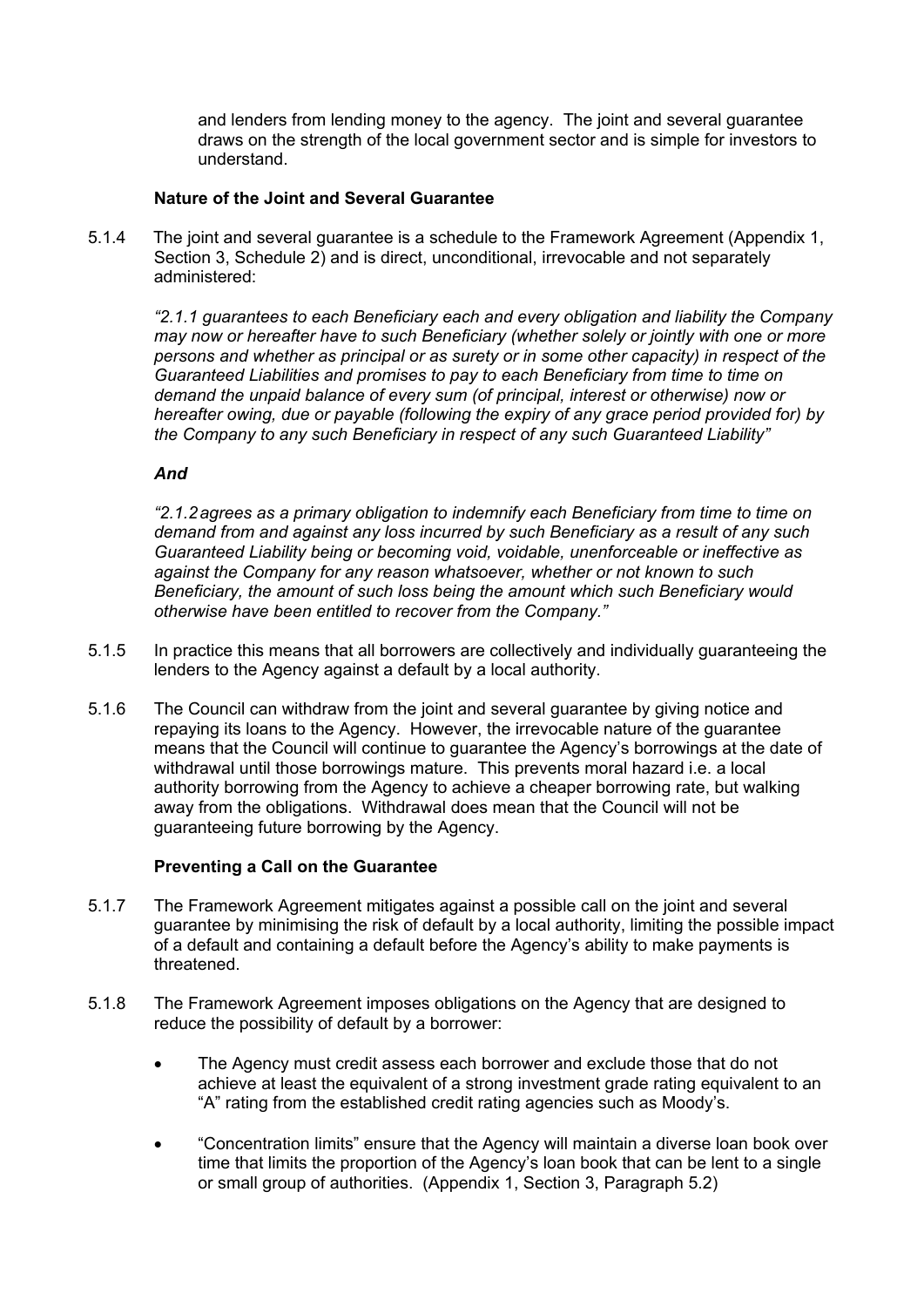- Credit lines are available to the Agency that it must utilise in the event of a local authority missing a payment or defaulting, before it has recourse to other borrowers.
- 5.1.9 The Framework Agreement establishes a contributions mechanism that requires borrowers to lend the Agency funds to cover its obligations in the event of a default by a local authority. The contributions are calculated in proportion to an authority's share of the performing loan book. The loans are interest bearing and will be repaid once the Agency has recovered the sums owed to it by the defaulting authority, which it is required to do by the Framework Agreement. If the Council has no outstanding borrowings via the Agency, it will not be called upon to make contributions under the Framework Agreement.
- 5.1.10 The payment schedules set out in the Framework Agreement are designed to ensure timely payments by local authorities so that error or late payment by a borrower does not risk a call for contributions or under the guarantee.
- 5.1.11 The Framework Agreement prevents a borrower from taking action against a defaulting authority so that a single authority cannot jeopardise the structure of the Agency and / or act against the interests of other borrowers.
- 5.1.12 Acting on behalf of prospective borrowers, a small group of authorities appointed lawyers, Allen & Overy, to review and advise upon the documentation. Allen & Overy instructed counsel to obtain senior opinion on vires and reasonableness. The advice and opinion resulted in a small number of changes to the Agency's documentation.
- 5.1.13 Counsel raised three key considerations that a local authority must take into account when making a decision to enter into the Framework Agreement:
	- its specific financial position;
	- whether or not the council is "reasonably financially robust" i.e. the council can meet the potential demands that the Framework Agreement places upon it; and
	- whether it is to the authority's advantage to enter into the Framework Agreement taking into account the advantages and disadvantages of doing so.
- 5.1.14 Taken together, these three considerations help address a key requirement of the Wednesbury principles that the Council exercises its powers in a reasonable manner.
- 5.1.15 Allen & Overy also engaged Jonathan Swift QC to provide opinion on, amongst other things, whether:
	- entry into the Framework agreement, execution of the Guarantee, entry into borrowing transactions under the Framework Agreement and the provision of contribution loans would all be within the general power of competence under the Localism Act 2011; and
	- a local authority that decides to enter into the Framework Agreement and the Guarantee on the basis of the Document Package (Appendix 1) would be acting in accordance with the requirement of Wednesbury reasonableness.
- 5.1.16 His main conclusions were: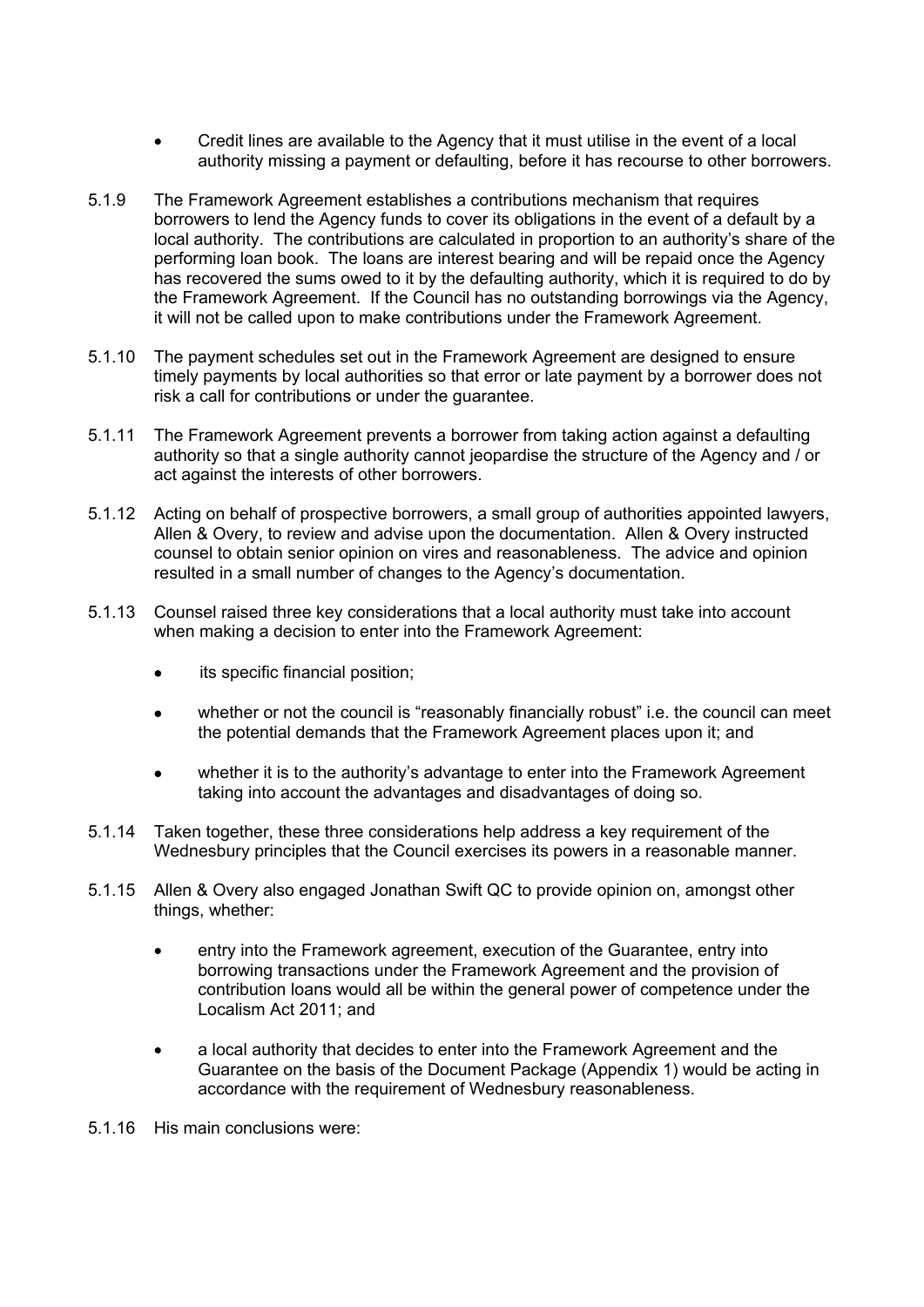- Local authorities do have the power, in principle, to enter into the arrangement envisaged by the Framework Agreement; and
- whilst it would, in principle, be lawful for a reasonably financially robust local authority to enter into the commitments entailed in the Framework Agreement, the final assessment of whether or not it would be reasonable use of the in principle power must be made taking into account the specific financial position of each local authority, whether it is financially robust and the balance of the advantages and disadvantages of doing so.
- 5.1.17 Wider considerations, such as establishing the independence of the sector, whether they have merit or not, should not have a bearing on the Council's assessment of the advantages and disadvantages of entering into the Framework Agreement.
- 5.1.18 Jonathan Swift QC's opinion was procured independently of the Agency.
- 5.1.19 Although the Agency intends that the Framework Agreement is permanent, there may be a need to either amend the Framework Agreement or if the Council wishes, set aside provisions for a period of time without amending the contributions arrangements or joint and several guarantee.

# 5.2 **Contracts**

5.2.1 The signing of the framework agreement will enter the council into a binding contract with the Agency which will include a joint and several guarantee.

#### 5.3 **Financial**

- 5.3.1 Although the Council has no immediate need to borrow externally, entering into the Framework Agreement enables the Council to access funding from the Agency if and when required.
- 5.3.2 In accordance with the Treasury Management Strategy, use of the Agency for borrowing will be considered on a case by case basis along with other options, such as borrowing from the Public Works Loans Board or from other Local Authorities. Availability of funds, costs of borrowing and loan conditions will all be examined with an overall assessment being carried out as stipulated in the Prudential Code for Capital Finance in Local Authorities.
- 5.3.3 UK local authorities are heavily supervised and subject to tight statutory control that reduces the probability that a local authority will default on its financial obligations. Furthermore, the Agency will undertake credit assessments of local authorities and limit its exposure to authorities to reduce credit risk. In the event that a local authority needs to refinance its borrowings from the Agency, the PWLB is available to all local authorities as lender of last resort provided that the borrowing from the PWLB is not unlawful.
- 5.3.4 No UK local authority has ever defaulted on one of its primary debt obligations and the risk of a default is considered to be low which in turn alleviates the risk of entering into the Framework Agreement and guarantee.
- 5.3.5 If a local authority does default, the Agency has liquidity facilities available to it so that it can meet the interest payments due on a bond and covers a limited default on a principal repayment by a local authority; the provisions of the Framework Agreement will be used if these facilities are exhausted. The Council has adequate reserves and in the unlikely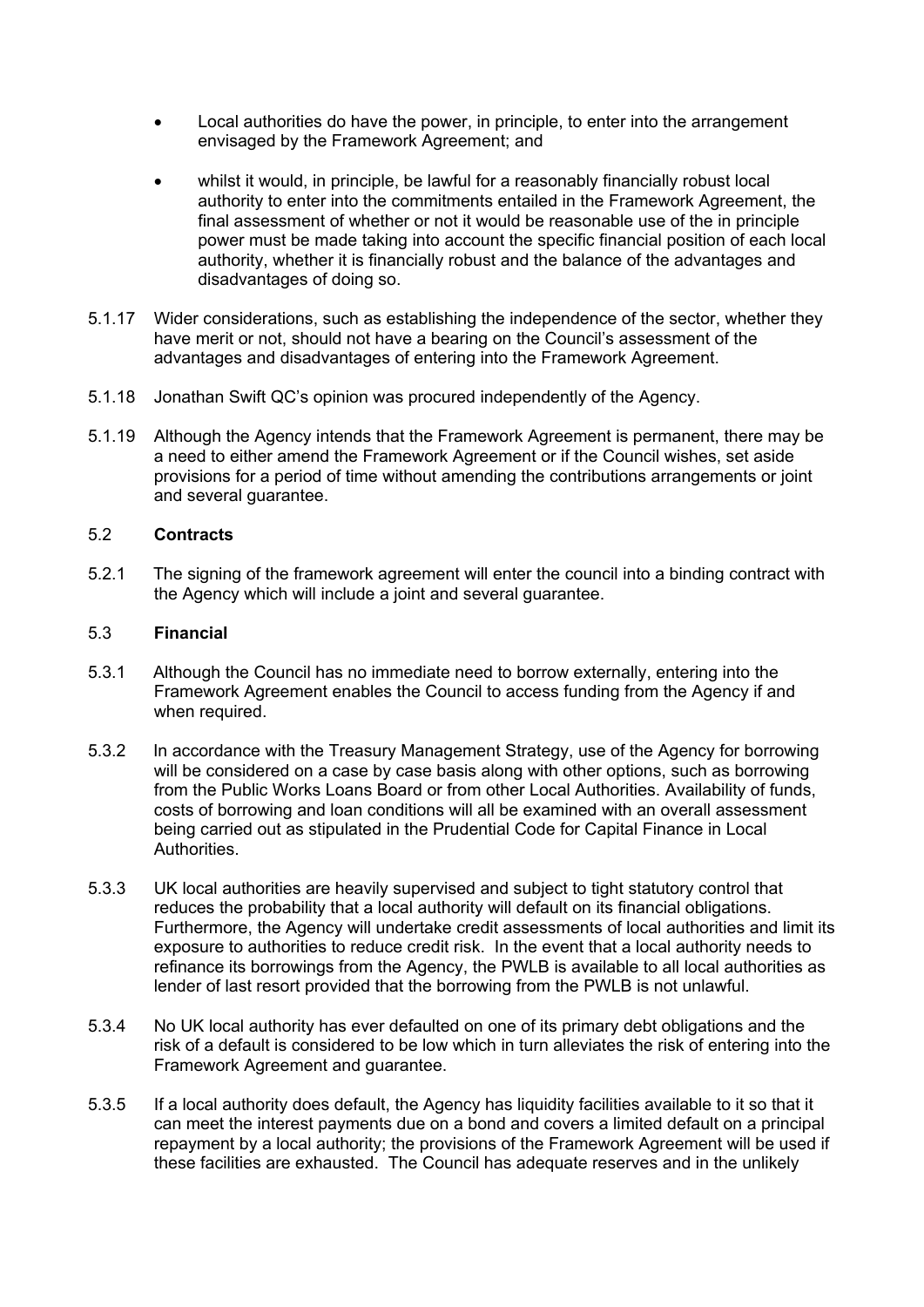event of a call for contributions under the Framework Agreement or payment under joint and several guarantee, has access to PWLB funds at 48 hours' notice if required.

- 5.3.6 The risks associated with the joint and several guarantee are mitigated by the contribution arrangements. Therefore, from a practical perspective, the real risk to the Council is the requirement to make contributions in the event of a default by another borrower and this exposure is proportional because it is calculated by reference to the amount borrowed by the Council as a proportion of all non-defaulting loans made by the Agency. *If the Council has never had any borrowings via the Agency, it will not be called upon under the Framework Agreement.*
- 5.3.7 In the unlikely event that the guarantee is called upon, it is also unlikely that bond holders or other providers of finance to the Agency will pursue a single Council for payment because the best outcome for lenders is likely to be achieved by pursuing all the guarantors because this maximises the potential revenues available to repay them.
- 5.3.8 Section 13 of the Local Government Act secures all debts of a local authority on its revenues and therefore it is highly likely that the Agency will be able to recover amounts owed to it by a defaulting authority. In turn, this will enable the Agency to repay sums lent to it under the Framework Agreement or paid out by the Council under the guarantee.
- 5.3.9 The risk that the Council suffers a loss under the Framework Agreement and the joint and several guarantee is therefore a combination of the low risk of a default by a local authority and the low risk that if a local authority does default, local authorities cannot recover sums owed to them.
- 5.3.10 In return for accepting this risk, the Council would expect to receive access to more diverse and potentially cheaper sources of capital finance via the Agency.
- 5.3.11 Developments in respect of lending capability and the prospect of potentially lower borrowing rates will continue to be monitored as part of the Treasury Management function.
- 5.3.12 Loans with the PWLB in respect of the Housing Revenue Account self-financing have been raised with the Agency and an interest in potential future products that could allow repayment with limited or nil penalty have been registered.
- 5.3.13 The result of the UK referendum has no immediate effect on the arrangements with the Agency but clearly developments on the terms of the agreement to leave the European Union will need to be carefully monitored and managed as activity progresses. References to EU directives in the documents continue to apply during the negotiation period.
- 5.3.14 The EIB is the European Union's bank owned by and representing the interests of the European Union Member States. It works closely with other EU institutions to implement EU policy.
- 5.3.15 The EIB is also active outside the European Union and in the European Free Trade Association countries it has been lending since 1994 after a loan facility was established to further the aims of the EU in those countries. Projects in which the EIB is involved in the EFTA states are financed from the Bank's own resources. They have to meet the same eligibility criteria and follow the same procedures as those within the European Union.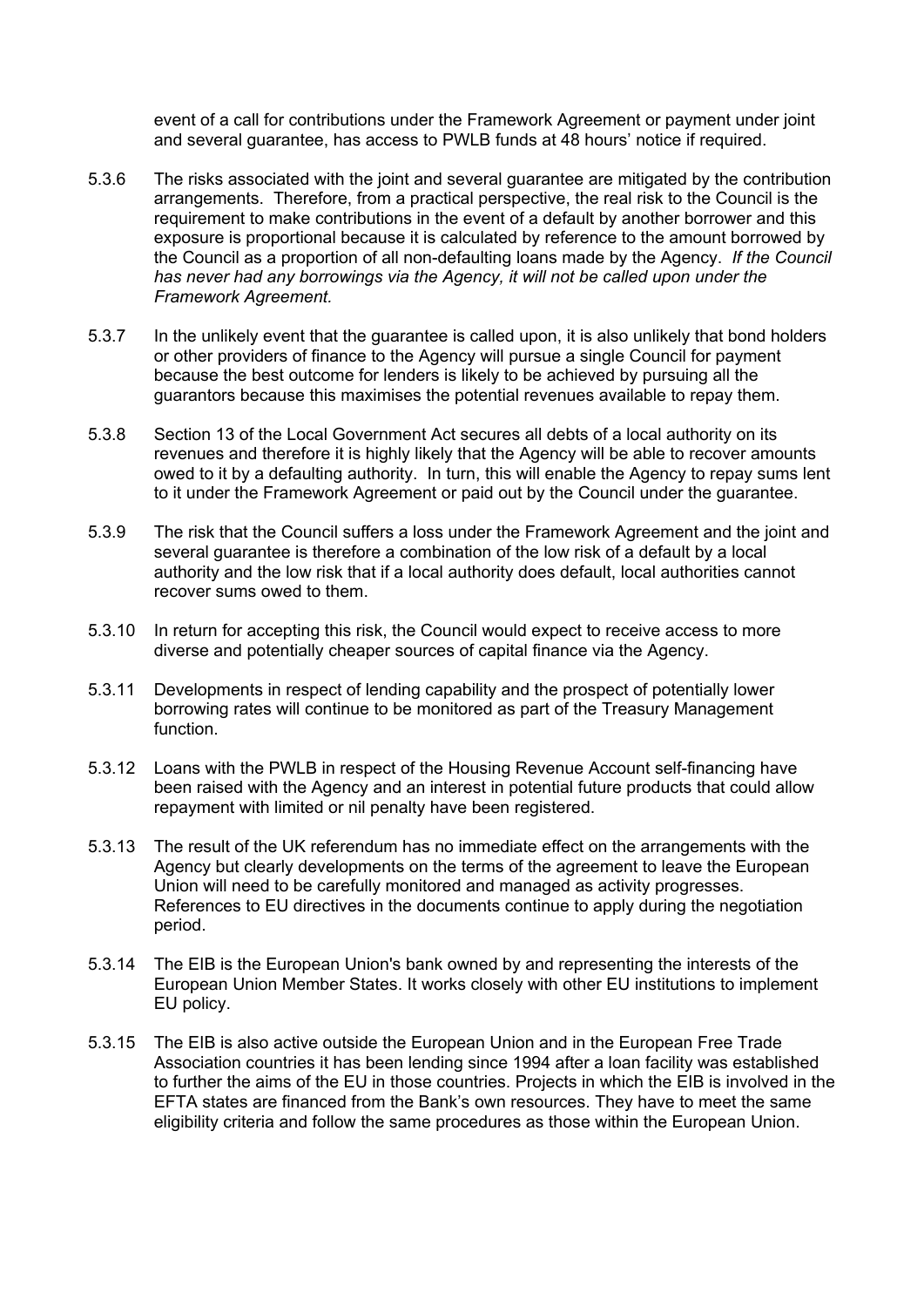### **Accounting for the Guarantee**

- 5.3.16 The Agency commissioned accounting advice from Grant Thornton setting out the local authority accounting requirements for borrowing via the Agency including the joint and several quarantee, as set out in Appendix 1, Section 6.
- 5.3.17 Although the Council is unable to rely on this advice and must procure additional advice if it is uncertain regarding the accounting requirements, Grant Thornton's advice does not raise any concerns at this time. For example, if the Council judges the risk of a call under the joint and several guarantee to be zero, then accounting requirements of entering into the Framework Agreement are minimal and mostly confined to disclosures in the event that the Council borrows from the Agency.
- 5.3.18 The Council's revenue budget and medium term financial strategy demonstrate and set out the financial pressures the Council is under, particularly in light of the funding cuts and uncertainties that changes to the system of local government finance and business rates may bring. Nonetheless, the Council is required to balance its budget and is subject to tight statutory controls and supervision. As highlighted elsewhere in this report, it is therefore extremely unlikely that the Council will find itself in the position that it is unable to meet the requirements of the Framework Agreement and joint and several guarantee e.g. that it makes contributions if asked.
- 5.3.19 Loans made to the Agency under the Framework Agreement as part of the contribution arrangements could constitute capital expenditure because loans to third parties are defined as such under the (Capital Finance and Accounting) (England) Regulations 2003 (as amended). Given that the Agency is likely to recover the amounts owed to it by a defaulting authority and that the contributions are in themselves loans, the impact on the revenue budget it likely to be negligible if the Council is required to make a contribution or called upon under the joint and several guarantee.
- 5.3.20 Paragraph 5.4.10 below identifies that the joint and several guarantee will remain in force after borrowing has been repaid and the guarantee terminated. Borrowing by the Agency is limited to a maximum repayment term of 50 years and this would be the maximum time the guarantee would continue to apply to liabilities entered into by the Agency while the Guarantee from the council was in place.
- 5.3.21 Concentration limits will be examined in detail when the framework agreement is negotiated in order to limit exposure to major borrowing from upper tier authorities.

# 5.4 **Risk Management**

#### **Risk of Default by an Authority**

5.4.1 The risk of a default by a local authority is deemed to be low: no principal local authority has ever defaulted on a loan. The National Audit Office in its *Financial Sustainability of Local Authorities* report of November 2014 observed:

*"A legal framework at the core of the local government accountability system effectively prevents local authorities becoming insolvent. Local authorities cannot borrow to finance revenue expenditure or run deficits."*

5.4.2 The statutory and prudential framework under which local authorities operate is extremely strong and designed to prevent local authorities from over-reaching themselves and becoming insolvent. Key aspects of the framework include: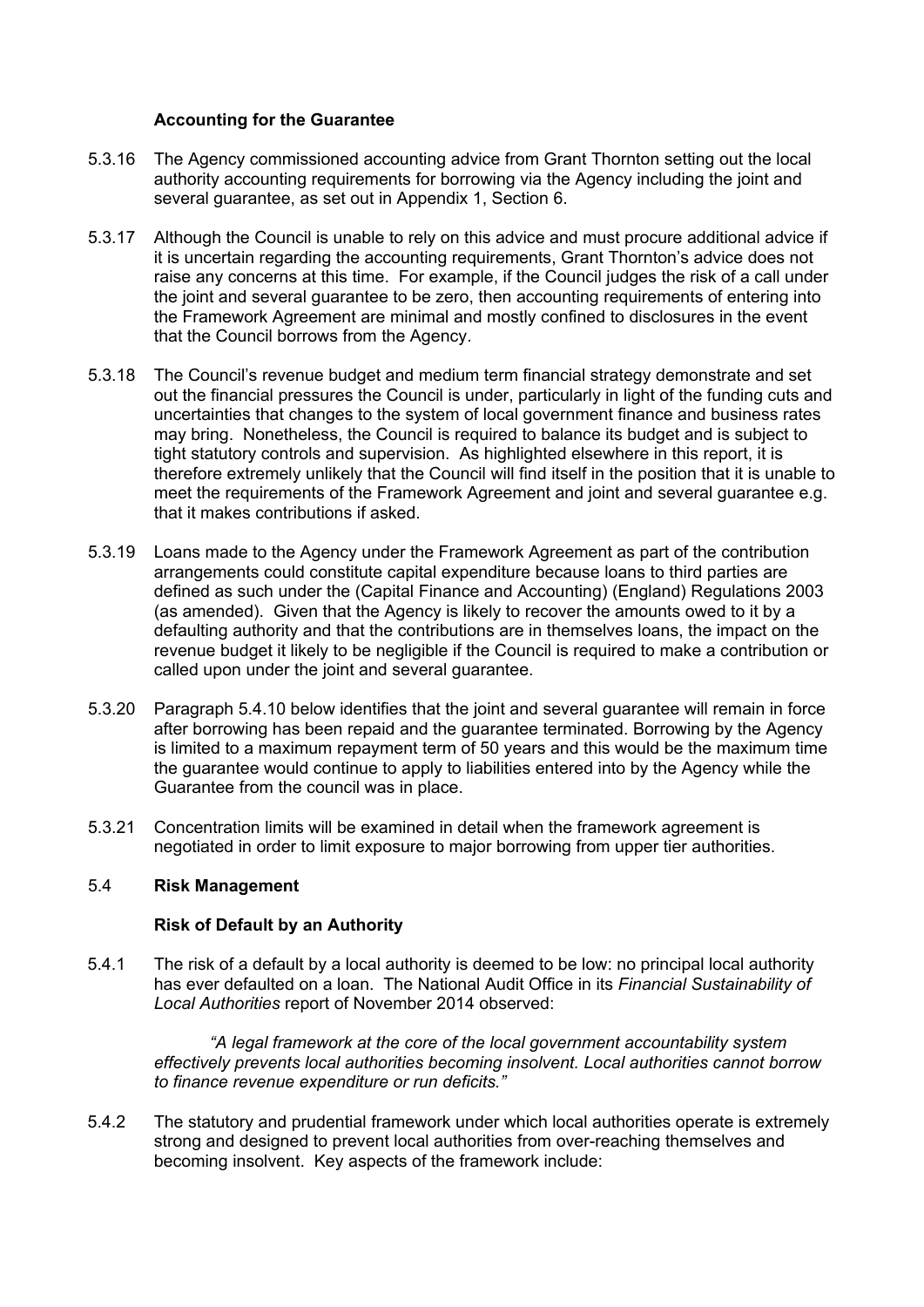- Local authorities are prevented from borrowing to fund services by the Local Government Finance Act 1992, which sets out how budgets and the Council Tax must be calculated, particularly Section 31A, 32 and 42A of the Act. These provisions require a budget to be balanced on a cash basis without the use of borrowing.
- Local authorities must comply with the prudential framework established by Part 1 of the Local Government Act 2003 and related regulations, including the Prudential Code for Capital Finance in Local Authorities published by CIPFA.
- Section 151 Officers have varied powers and responsibilities that result in prudent financial management. For example, if an authority cannot pay its bills at it falls due, he or she must submit a Section 114 report to the Executive / Council, which must be acted upon. A Section 151 officer must also report on the adequacy of reserves and robustness of budget estimate under Section 25 of the Local Government Act 2003 and action be taken by the Council to remedy an adverse report.
- A local authority must make a Minimum Revenue Provision (MRP) to repay debt under the local authorities *(Capital Finance and Accounting) (England) Regulations 2003*, issued by the Secretary of State under Sections 21 of the Local Government Act 2003 (as amended). This means that a local authority sets aside cash via its revenue budget, sufficient to ensure it can repay its debt.
- 5.4.3 The Agency's credit assessments, risk management processes and the concentration limits should reduce the possibility that a local authority borrowing from the Agency is likely to default.
- 5.4.4 Local authorities have access to the PWLB as lender of last resort and therefore can refinance any borrowings from the Agency by the PWLB if it cannot repay its debt to the Agency by other means.
- 5.4.5 Historically, the Government has intervened when a local authority finds itself in difficult or the Government deems a local authority to be incapable of managing itself effectively.
- 5.4.6 For the Council to be called upon to make contributions under the Framework Agreement, let alone be called upon under the joint and several guarantee, all the above controls and protections must fail. This has been summarised by the Agency in its presentations as set out in figure 1 below:

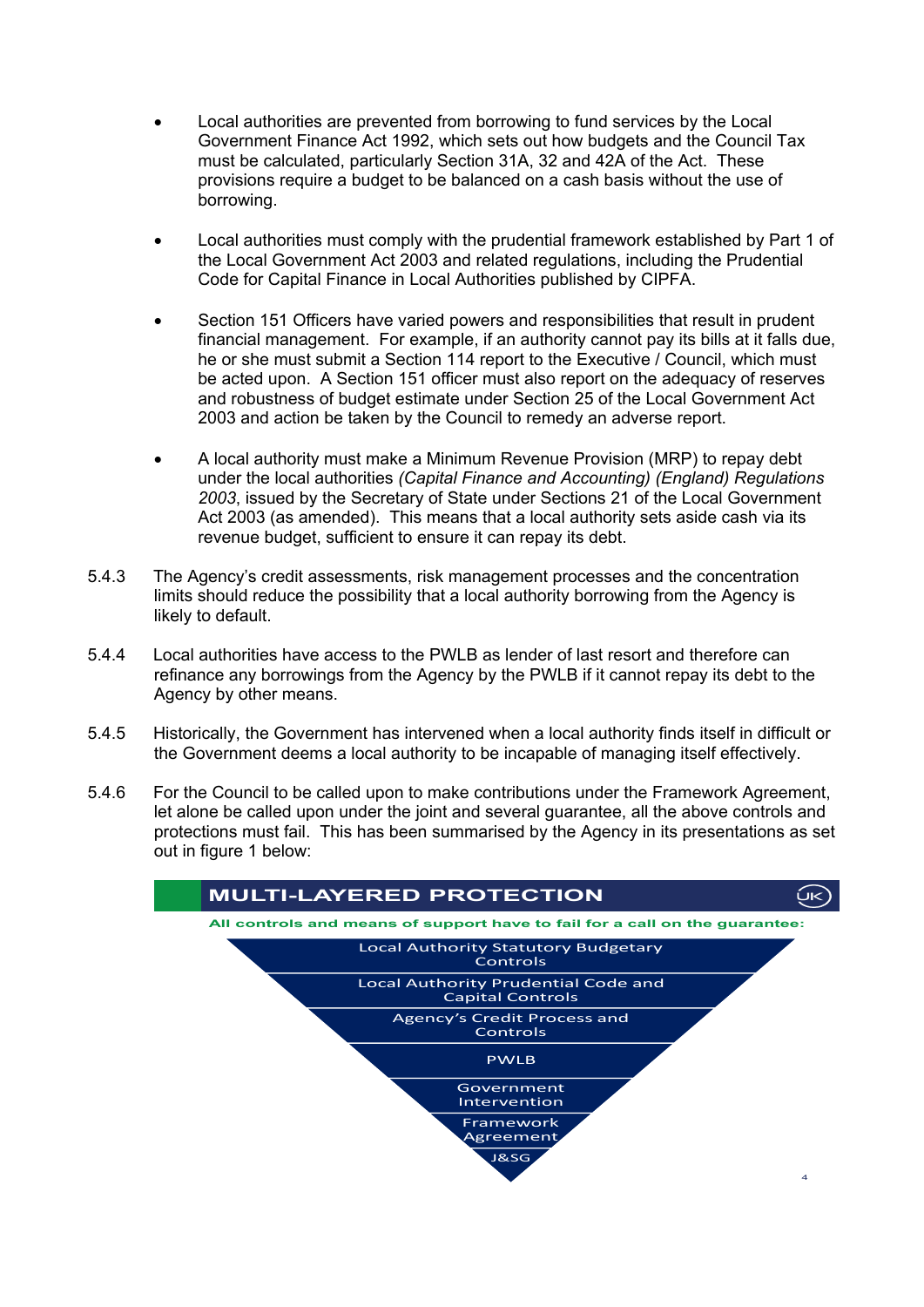# **Risk of Not Recovering Contributions or Payments under the Joint and Several Guarantee**

- 5.4.7 The Local Government Act 2003 provides several key protections to lenders that greatly reduce the possibility that the Agency and therefore the Council would be unable to recover sums owed to it if it is required to make a contribution or pay out under the joint and several guarantee:
	- Section 6 provides that a lender is not required to ensure that a local authority has the power to borrow and is not "prejudiced" in the absence of such a power. This prevents a local authority claiming an act was "ultra vires" to side step its obligations.
	- Section 13 provides that all debts rank pari passu i.e. have equal status under the law and thus a creditor cannot be disadvantaged by later subordination of that debt by a local authority.
	- Section 13 also secures all debts of an authority on its revenues, which is the strongest possible security for a loan as the bulk of a local authority's revenues are either raised under statutory powers or allocated by the Government.
	- Section 13 also provides for a receiver to be appointed by the High Court on application if principal and / or interest greater than  $£10,000$  is outstanding for 60 days.
- 5.4.8 The Framework Agreement requires that the Agency must pursue any defaulting authority to the extent that if it does not do so promptly, borrowers can force it to do so. Furthermore, the Framework Agreement provides for a strict application of the proceeds of any debt recovered by the Agency from a defaulting authority.

# **Risks and Disadvantages of Entering Into the Framework Agreement**

- 5.4.9 Exposure to the contribution arrangements and the joint and several guarantee means that entering into the Framework Agreement and borrowing via the Agency is different in nature to borrowing from the Public Works Loan Board, under a bilateral loan facility or through a bond issue in the capital markets.
- 5.4.10 There are inherent risks associated with the proposed structure, not least the joint and several nature of the guarantee. These are:
	- The risk that the Council's guarantee may be called independently of any other Guarantee and for the full amount owing by the Agency under the financing document that is covered by the guarantee (and, therefore, such participating local authority is potentially liable to pay out amounts to the MBA that exceed the amounts borrowed).
	- Even if the Council has terminated its Guarantee, it will continue to guarantee the "Guaranteed Liabilities" entered into by the Agency before the termination date. The effect of this is that the Council's liability under its Guarantee may potentially continue in existence for many years after termination.
- 5.4.11 However, the risks associated with the joint and several guarantee are mitigated by the contribution arrangements. The Framework Agreement is such that the Council's exposure, from a practical perspective, is the requirement to make contributions in the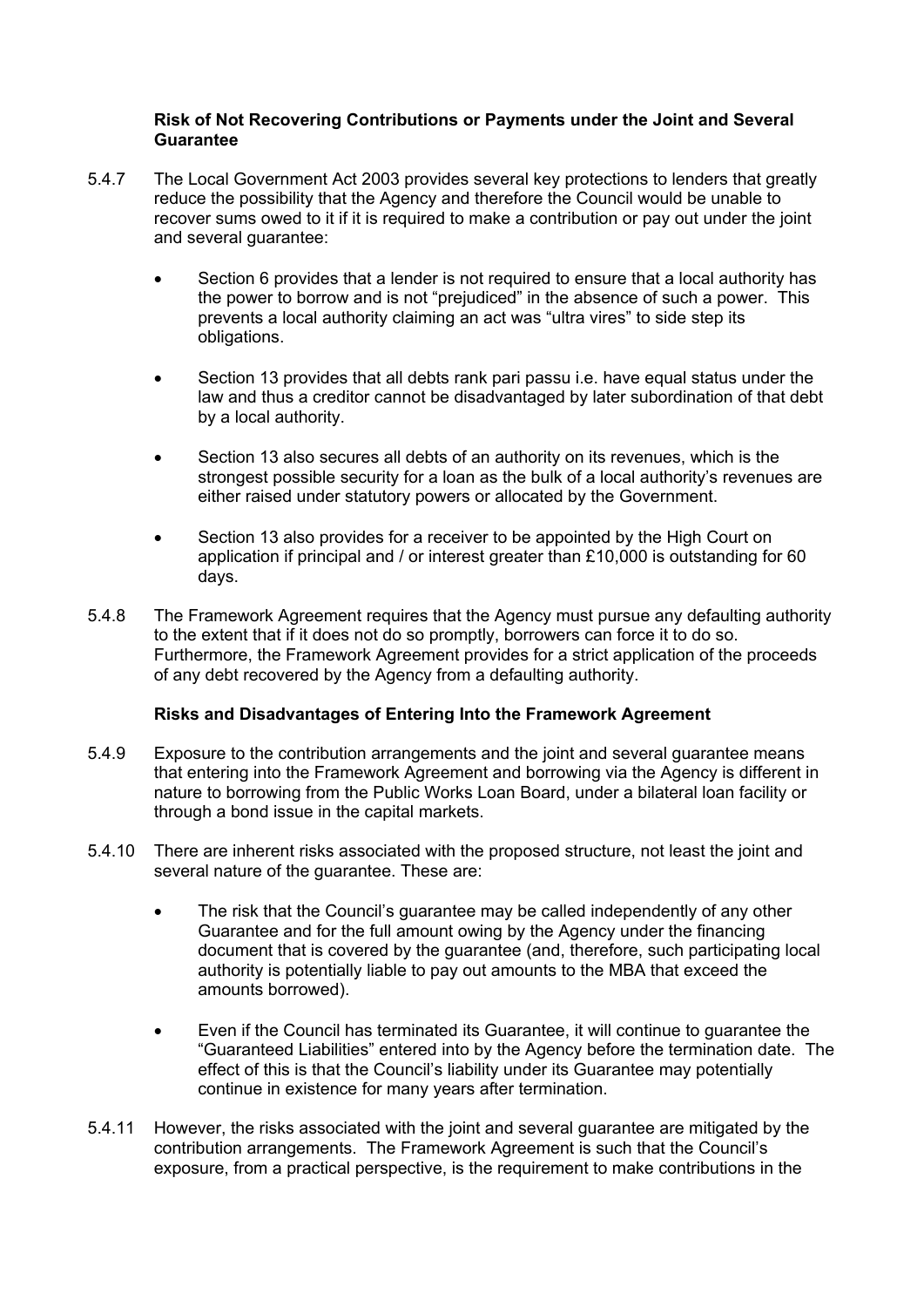event of a default by another borrower and this exposure is proportional because it is calculated by reference to the amount borrowed by the Council as a proportion of all nondefaulting loans made by the Agency.

- 5.4.12 The risk of a default by a local authority is considered to be low. The ability of the Agency to recover sums owed to it in the event of a default is set out elsewhere in this report.
- 5.4.13 There is a risk that the Agency does not observe its obligations under the Framework Agreement, but the Council is entitled to expect that the Agency will operate in accordance with its obligations under the Framework Agreement when considering whether or not to enter into the Framework Agreement. The LGA and local authorities control the Agency via their shareholdings so could intervene if the Agency did not abide by the Framework Agreement.
- 5.4.14 The prime advantage to the Council is the prospect of lower borrowing costs and the possibility to obtain types of loans that are not available from the PWLB. Cheaper capital finance could reduce pressure on the Council's finances. This potential advantage may offset the low risk that a local authority defaults and the Agency is unable to recover the debts owed to it in order to repay the Council any contributions it is required to make.
- 5.4.15 The Framework Agreement only comes into effect if the Council does borrow from the Agency. If the Council does not borrow, there is no risk to the Council arising from the contribution arrangements or joint and several guarantee. The Council is not obligated to borrow via the Agency and even if it chooses to legally commit to borrowing via a bond issue, it will not be required to take a loan that is not cheaper than the PWLB, so the bond will not be issued. Therefore, the financial risk to the Council of the Agency either failing to deliver a saving or the Council not borrowing having signed the Framework Agreement is eliminated.

# 6.0 **WARDS/COMMUNITIES AFFECTED**

6.1 All wards are affected by financial matters

# 7.0 **ACRONYMS**

- 7.1 Agency The UK Municipal Bonds Agency
- 7.2 LGA Local Government Association
- 7.3 PWLB Public Works Loan Board
- 7.4 EFTA European Free Trade Association
- 7.5 CIPFA Chartered institute of Public Finance Accountancy
- 7.6 MRA Minimum Revenue Provision
- 7.7 EIB European Investment Bank
- 7.8 EU European Union

Background papers:- Treasury Management Policy

#### **Lead Contact Officer**

| Name and Post:       | Suzanne Jones - Interim S151 Chief Finance Officer                                                              |
|----------------------|-----------------------------------------------------------------------------------------------------------------|
| Telephone Number:    | Telephone Number: 01775 761161                                                                                  |
| Email:               | suzanne.jones@breckland-sholland.gov.uk or alternatively<br>ktrotter@sholland.gov.uk (Interim Chief Accountant) |
| <b>Key Decision:</b> | Nο                                                                                                              |